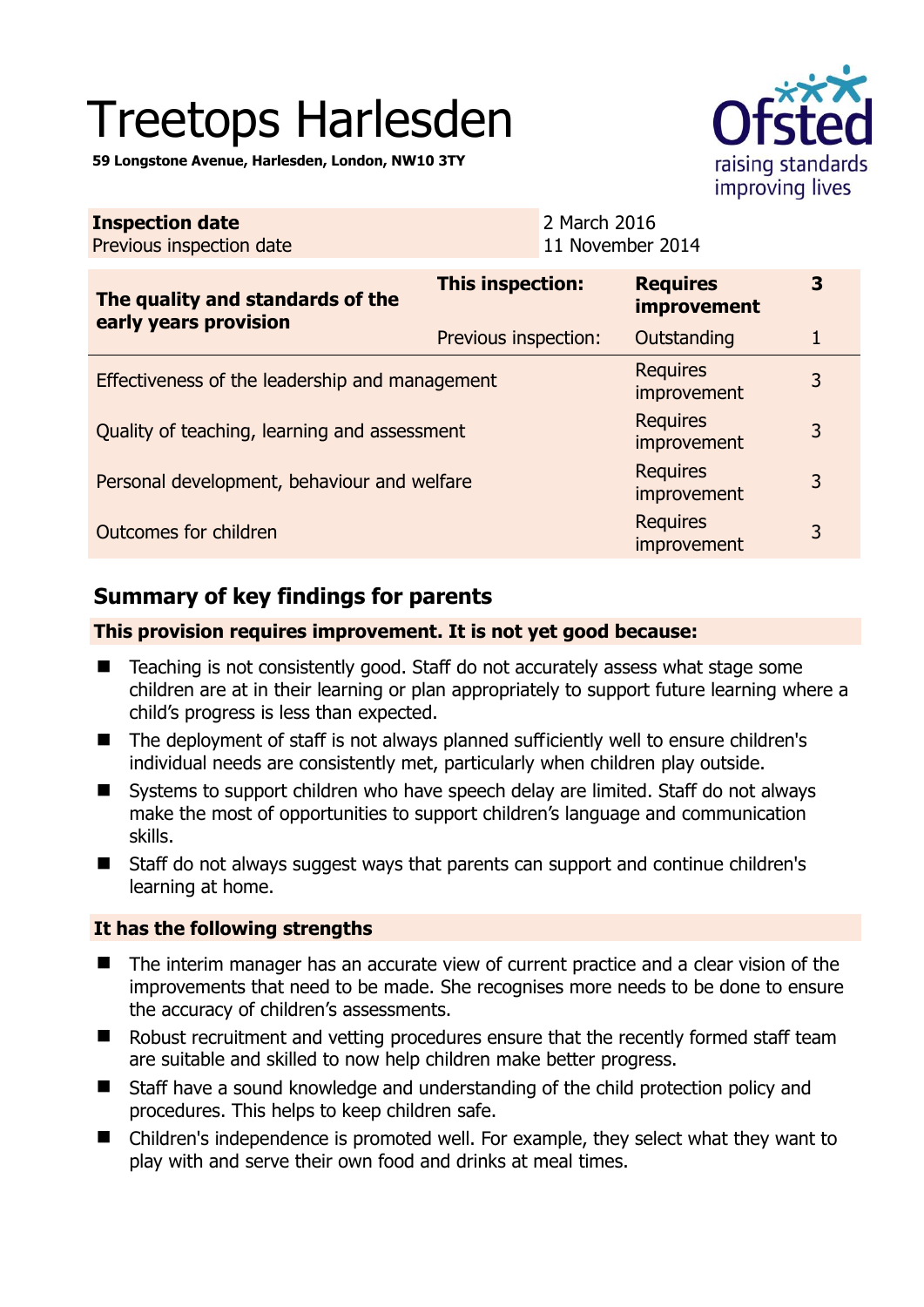# **What the setting needs to do to improve further**

### **To meet the requirements of the Early Years Foundation Stage the provider must:**

|                                                                                                                                                                                           | <b>Due Date</b> |
|-------------------------------------------------------------------------------------------------------------------------------------------------------------------------------------------|-----------------|
| ensure assessment of children's learning is accurate and is used to<br>identify and plan timely support for those children who need<br>additional help to make the best progress possible | 18/04/2016      |
| ensure staff are deployed more effectively to make sure children's<br>individual needs are consistently met, this includes when children<br>play outdoors.                                | 07/03/2016      |

## **To further improve the quality of the early years provision the provider should:**

- develop different ways to support children's communication skills more effectively, especially for those children with speech delay
- $\blacksquare$  improve the partnership with parents by suggesting ways that they can share and continue children's learning at home.

## **Inspection activities**

- The inspection was carried out following concerns raised about the provider's ability to meet the requirements.
- $\blacksquare$  The inspectors spoke with parents and took account of their views.
- $\blacksquare$  The inspectors observed children during their play.
- $\blacksquare$  The inspectors carried out a joint observation with the current manager who is leaving the setting and the interim manager who is due to take over the post.
- The inspectors spoke with staff and children and held meetings with the management team.
- The inspectors looked at a range of documentation, including accident records, the complaints log and children's records

### **Inspectors**

Julie Whitelaw / Siobhan O'Callaghan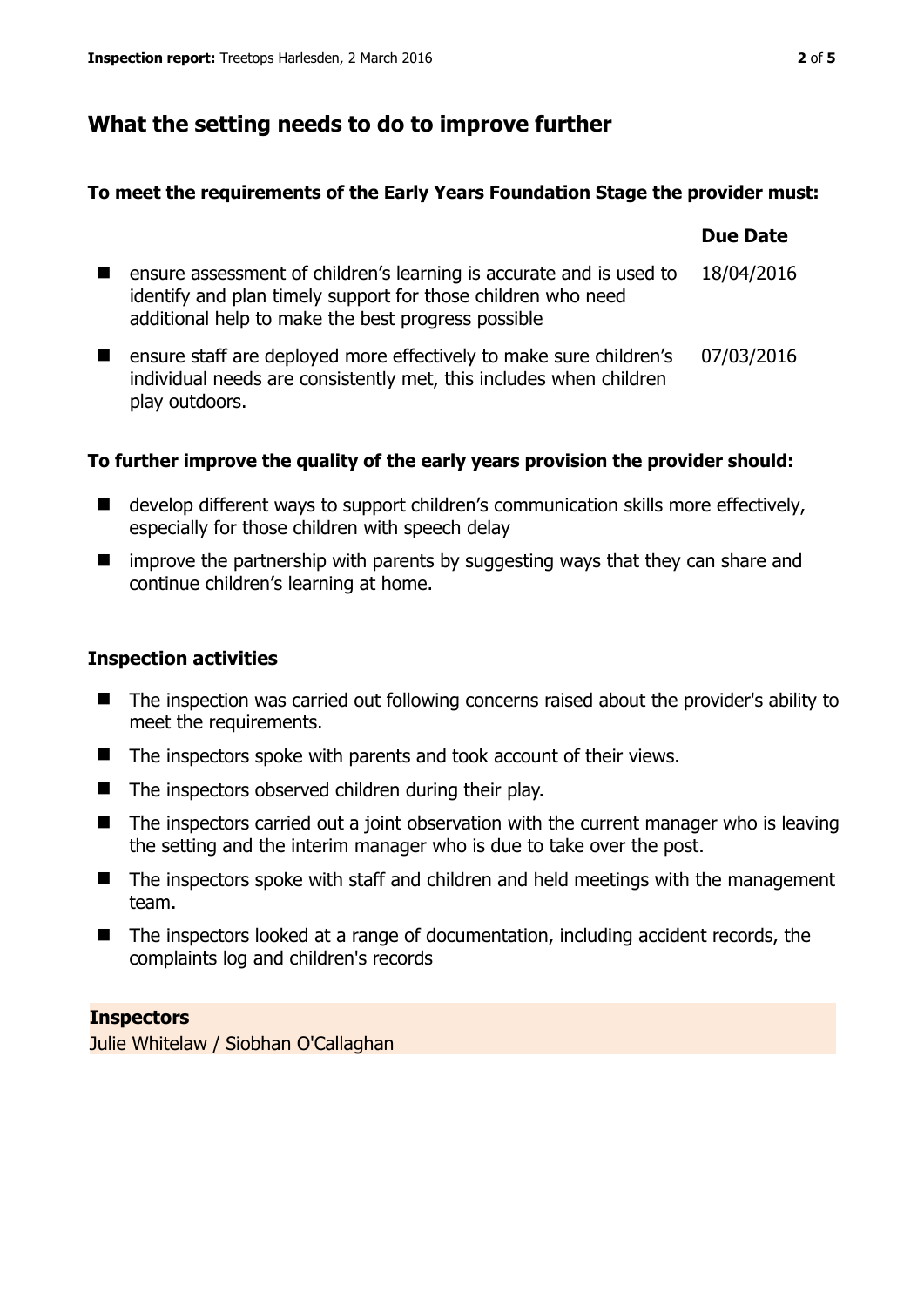## **Inspection findings**

#### **Effectiveness of the leadership and management requires improvement**

The setting has recently had a significant number of changes to the staff team. This means the key person system is being re-established to help children build secure relationships with their new familiar adult and settle more quickly. Robust recruitment and vetting procedures and a thorough induction process mean that a well-qualified, skilled team is being formed. Most staff demonstrate a sound understanding of the Early Years Foundation Stage. Arrangements for safeguarding are effective. Staff have a clear understanding of the procedures they should follow if an allegation is made against a member of staff or if they have concerns about the welfare of a child in their care. Staff have opportunities to develop their practice through regular training. Supervision of staff is in place but does not always effectively target weakness in staff practice.

#### **Quality of teaching, learning and assessment requires improvement**

Some staff lack knowledge of how to accurately observe and assess what stage children are at in their learning. When staff identify children who are not reaching expected milestones, insufficient action is taken to ensure the required support is put in place to help children make good progress. Children make choices in their play as they independently access a good range of toys and resources. Staff are led by children's interests and extend their learning. For example, as they talk about cow's and what they like to eat. Staff promote babies' physical development as they roll a ball to encourage them to crawl. Information is obtained from parents to help staff meet children's individual needs. Staff encourage parents to share their children's achievements when not at the setting. However, parents report that staff do not suggest ways to continue children's learning at home.

#### **Personal development, behaviour and welfare require improvement**

Children behave well. This is because staff manage children's behaviour in a calm and positive manner. Children enjoy meal times and benefit from fresh, nutritious food. They enjoy being independent as they pour their own drinks and serve themselves. Young children confidently ask for more food when they have finished their dinner, recognising and expressing their own needs. When staff change children's nappies they follow hygienic procedures and ensure children feel secure by chatting to them and distracting them with a toy. Babies who are upset are comforted by staff. Staff deployment in the outside area is not always well planned. For example, in the morning one member of staff sits with a child who is finishing their breakfast while another member of staff takes a large number of children into the garden. This makes it difficult for staff to meet all children's needs and effectively support their learning.

#### **Outcomes for children require improvement**

Most children enjoy their time at setting. Some older children concentrate for long periods of time and write their names. These skills support their move to school. However, staff do not always make the most of all learning opportunities to help children with speech delay to practise their skills for speaking as they play.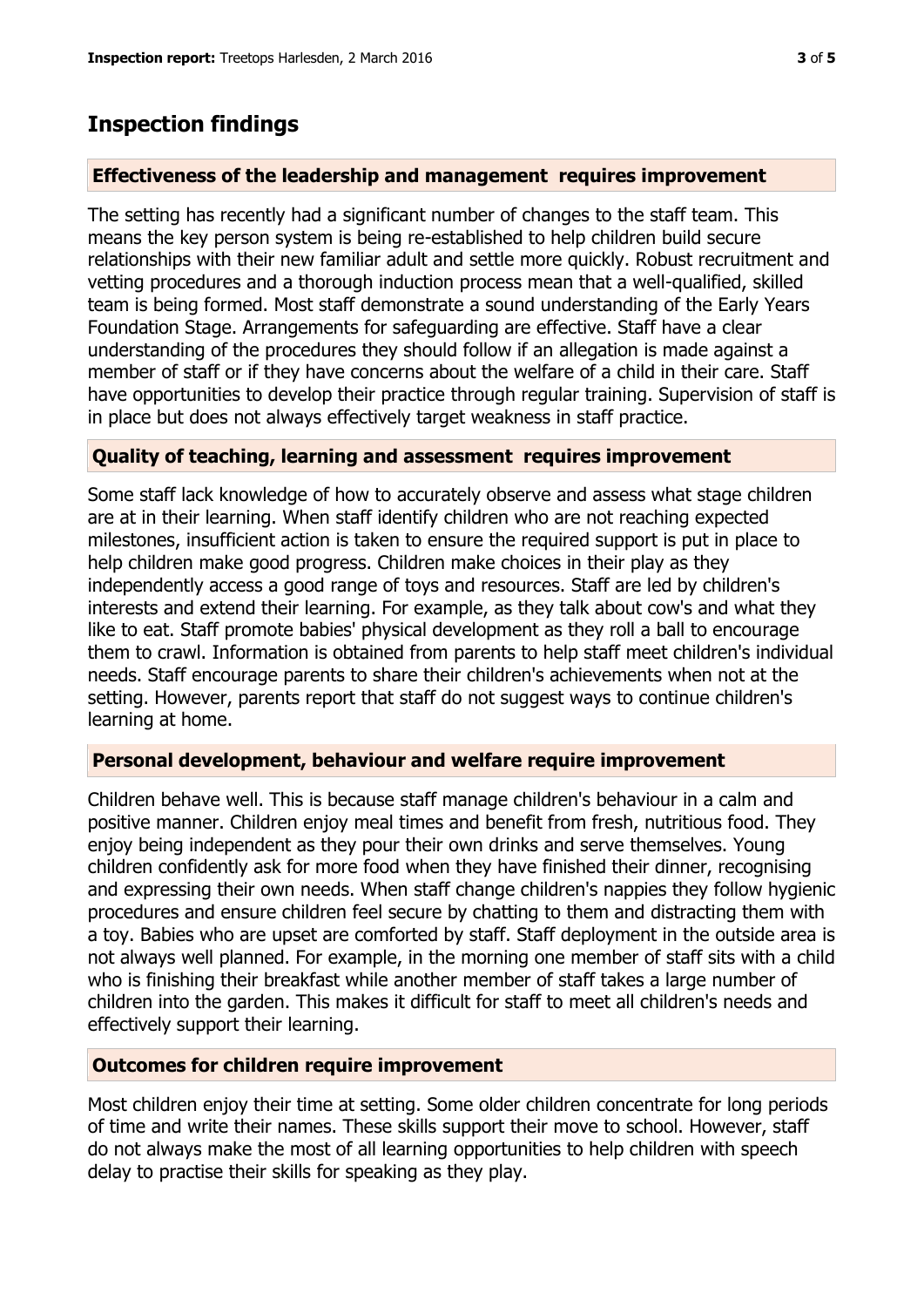## **Setting details**

| Unique reference number       | 137800                                                                               |
|-------------------------------|--------------------------------------------------------------------------------------|
| <b>Local authority</b>        | <b>Brent</b>                                                                         |
| <b>Inspection number</b>      | 1040778                                                                              |
| <b>Type of provision</b>      | Full-time provision                                                                  |
| Day care type                 | Childcare - Non-Domestic                                                             |
| <b>Registers</b>              | Early Years Register, Compulsory Childcare<br>Register, Voluntary Childcare Register |
| <b>Age range of children</b>  | $0 - 8$                                                                              |
| <b>Total number of places</b> | 66                                                                                   |
| Number of children on roll    | 40                                                                                   |
| <b>Name of provider</b>       | Happy Child Limited                                                                  |
| Date of previous inspection   | 11 November 2014                                                                     |
| <b>Telephone number</b>       | 020 8961 3485                                                                        |

Treetops Harlesden registered in 1997. The nursery is open each weekday from 8am to 6pm and offers an extended day, starting at 7.30am. It operates all-year round. The nursery receives funding for the provision of free early education for children aged three and four years. It offers places to disabled children and those with special educational needs and children who speak English as an additional language. The nursery employs 17 members of staff, including the cook. Of the 16 staff working directly with children, ten hold appropriate early years qualifications.

This inspection was carried out by Ofsted under sections 49 and 50 of the Childcare Act 2006 on the quality and standards of provision that is registered on the Early Years Register. The registered person must ensure that this provision complies with the statutory framework for children's learning, development and care, known as the Early Years Foundation Stage.

Any complaints about the inspection or the report should be made following the procedures set out in the guidance 'Complaints procedure: raising concerns and making complaints about Ofsted', which is available from Ofsted's website: www.gov.uk/government/organisations/ofsted. If you would like Ofsted to send you a copy of the guidance, please telephone 0300 123 4234, or email enquiries@ofsted.gov.uk.